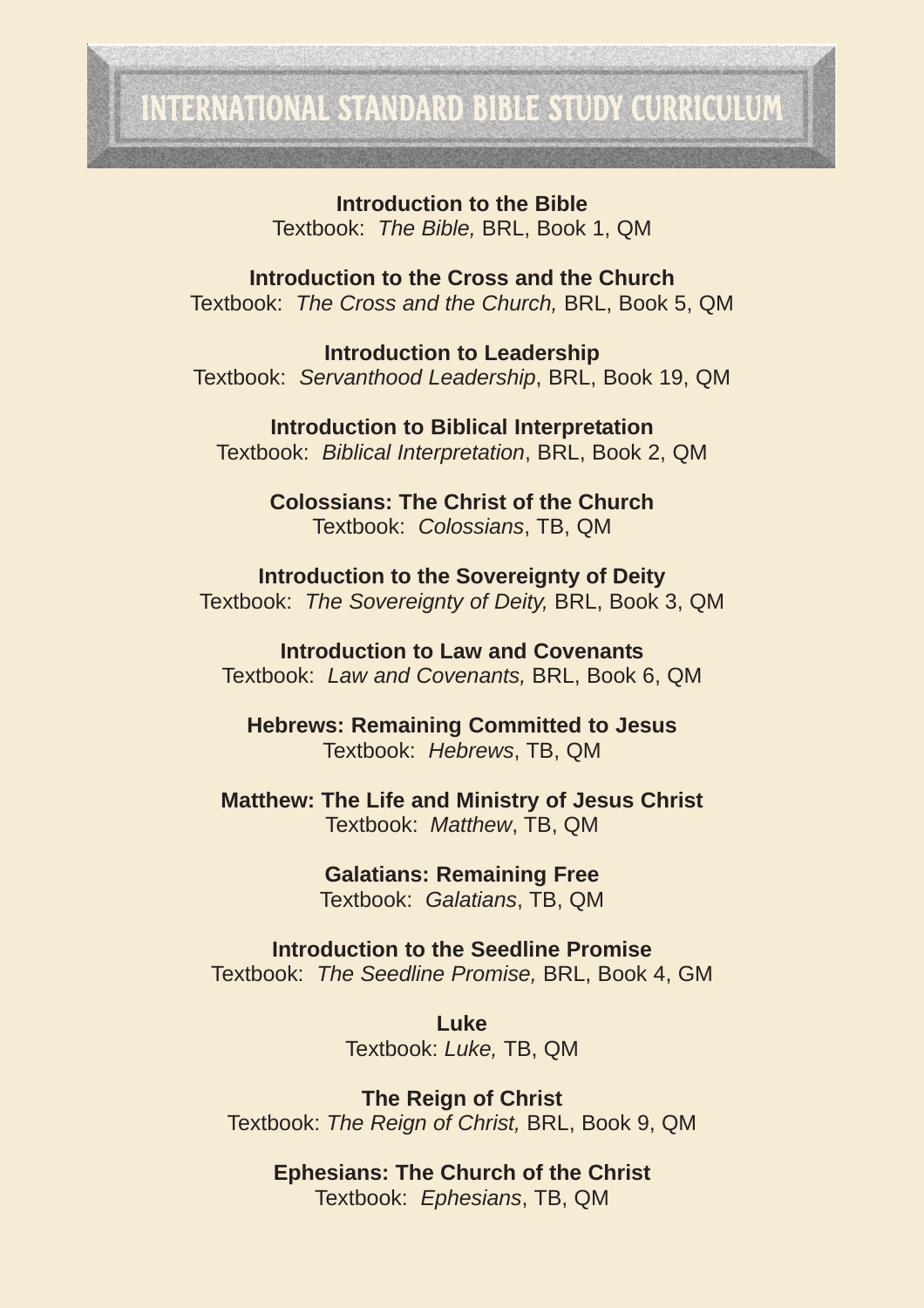# **Early Beginning of the Organic Body**

Textbook: *Acts*, TB, QM

# **The Organic Body of Christ**

Textbook: *Organic Function of the Body of Christ*, BRL, Book 55, PM

**Romans** Textbook: *Romans*, TB, QM

**Biblical Leadership** Textbook: *1 & 2 Timothy, Titus,* TB, PM

**Eschatology** Textbook: *The Judgments of God,* BRL, Book 10, QM

**The Church in Eternity** Textbook: *The Church in Eternity,* BRL, Book 11, QM

# **God the Father, Son and Holy Spirit**

Textbooks: *God the Father*, BRL, Book 12; *God the Son*, BRL Book 13; *God the Holy Spirit*, BRL, Book 14, QM

#### **The Promise and the Holy Spirit**

Textbooks: *The Promise of the Holy Spirit*, BRL, Book 15; *The Holy Spirit and the Early Church*, BRL, Book 16, QM

#### **The Holy Spirit Today**

Textbook: *The Holy Spirit and the Church Today*, BRL, Book 17, QM

**Beyond the Material** Textbook: *Satan* & Demons, BRL, Book 18, QM

**Preaching Obedience to the Gospel** Textbook: *Personal Evangelism*, BRL, Book 23, PM

# **New Testament Mission Methods**

Textbook: *The Function of Discipleship*, BRL, Book 22, QM

# **Discipleship in Leadership**

Textbook: *Equipping the Saints*, BRL, Book 20, QM

# **Development of Personal Character**

Textbook: *Developing Character*, BRL, Book 21, QM

**Biblical Apologetics**

Textbook: *Luke's Historical Defense of Christianity*, BRL, Book 28, QM

# **The Christian's Covenant**

Textbook: *God's Covenants*, BRL, Book 7, QM